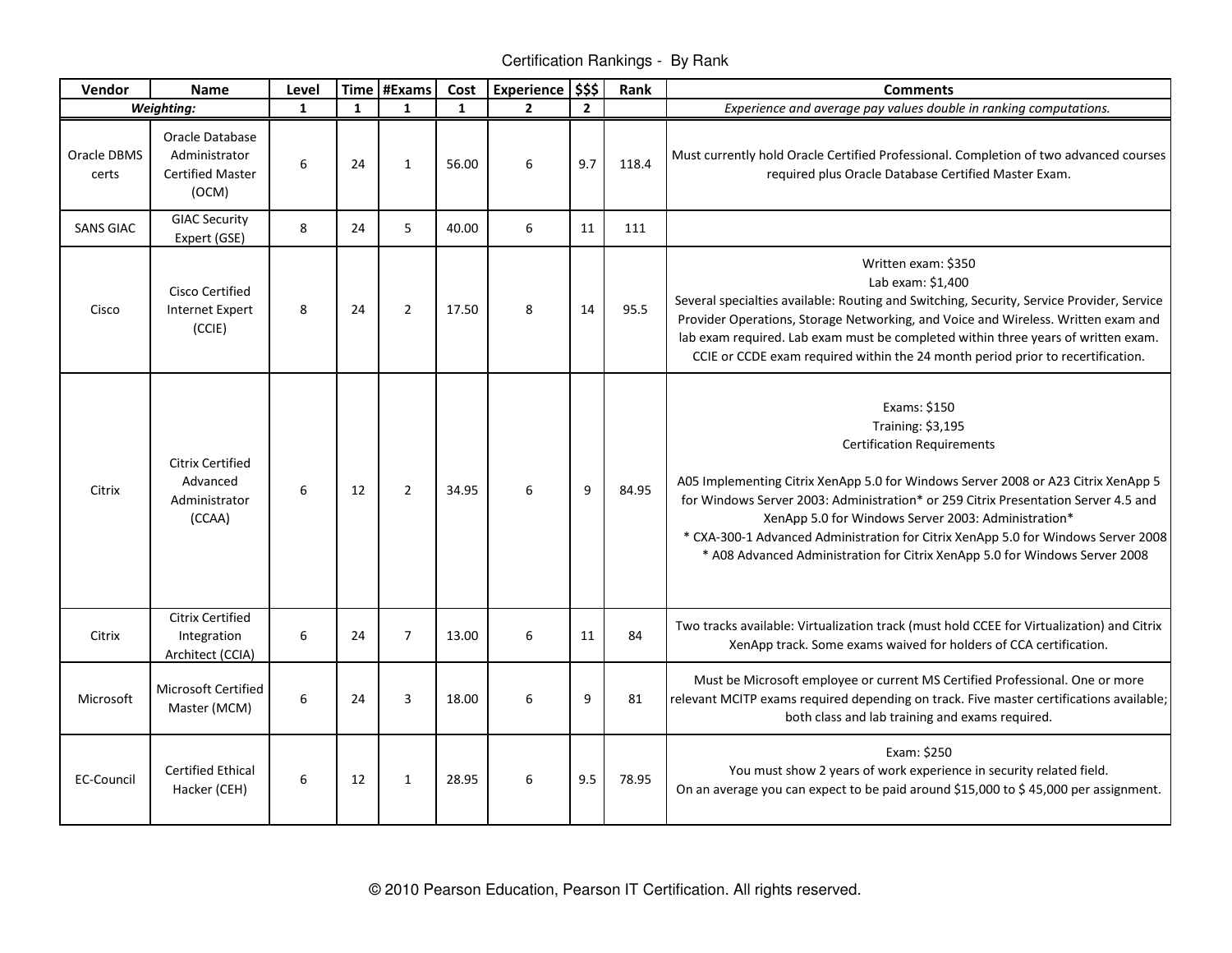Certification Rankings - By Rank

| Vendor               | <b>Name</b>                                                           | Level        |              | Time #Exams  | Cost         | <b>Experience</b> | \$\$\$         | Rank  | <b>Comments</b>                                                                                                                                                                                                                                                                                                                                                                                                                                                                                                                                                                                                            |
|----------------------|-----------------------------------------------------------------------|--------------|--------------|--------------|--------------|-------------------|----------------|-------|----------------------------------------------------------------------------------------------------------------------------------------------------------------------------------------------------------------------------------------------------------------------------------------------------------------------------------------------------------------------------------------------------------------------------------------------------------------------------------------------------------------------------------------------------------------------------------------------------------------------------|
|                      | Weighting:                                                            | $\mathbf{1}$ | $\mathbf{1}$ | $\mathbf{1}$ | $\mathbf{1}$ | $\overline{2}$    | $\overline{2}$ |       | Experience and average pay values double in ranking computations.                                                                                                                                                                                                                                                                                                                                                                                                                                                                                                                                                          |
| Citrix               | <b>Citrix Certified</b><br>Instructor (CCI)                           | 8            | 24           | 4            | 5.00         | 8                 | 10             | 77    | Four tracks available: Application Virtualization, Application Networking, Server<br>Virtualization, and Desktop Virtualization. Certification valid for calendar year.<br>Subscription program: \$500                                                                                                                                                                                                                                                                                                                                                                                                                     |
| <b>Check Point</b>   | <b>Check Point</b><br><b>Certified Master</b><br>Architect (CCMA)     | 6            | 18           | $\mathbf{1}$ | 13.50        | 6                 | 13             | 76.5  | 2-hour written exam + 8-hour hands-on lab exam<br>Must also hold CCSA, CCSE and CCSMSE.<br>Five years experience recommended.                                                                                                                                                                                                                                                                                                                                                                                                                                                                                              |
| Oracle DBMS<br>certs | <b>Oracle Certified</b><br>Professional (OCP)<br>Oracle Database      | 4            | 12           | $\mathbf{1}$ | 30.50        | $\overline{4}$    | 8.8            | 73.1  | Three tracks available; some require two tests.                                                                                                                                                                                                                                                                                                                                                                                                                                                                                                                                                                            |
| <b>EC-Council</b>    | <b>Computer Hacking</b><br>Forensic<br>Investigator (CHFI)            | 6            | 12           | $\mathbf{1}$ | 28.95        | 6                 | 6.5            | 72.95 | Exam: \$250<br>Multiple course delivery options are available.<br>Starting salaries in the field can range as high as \$85,000 to \$120,000.                                                                                                                                                                                                                                                                                                                                                                                                                                                                               |
| SNIA                 | <b>SNIA Certified</b><br><b>Storage Networking</b><br>Expert (SCSN-E) | 6            | 24           | 3            | 7.50         | 6                 | 9.5            | 71.5  |                                                                                                                                                                                                                                                                                                                                                                                                                                                                                                                                                                                                                            |
| Citrix               | <b>Citrix Certified</b><br>Enterprise<br>Administrator<br>(CCEA)      | 4            | 24           | 6            | 10.00        | 4                 | 9              | 70    |                                                                                                                                                                                                                                                                                                                                                                                                                                                                                                                                                                                                                            |
| <b>IACIS</b>         | <b>Certified Forensic</b><br><b>Computer Examiner</b><br>(CFCE)       | 4            | 12           | $\mathbf{1}$ | 27.45        | 4                 | 6.5            | 65.45 | Exam: \$750<br>Take training or just take exam. Must retake exam every three years.<br>After peer review phase:<br>The CFCE certification phase is an independent process by which candidates must<br>examine media from a hard drive and submit a skills assessment document. Candidates<br>must also complete a written examination that encompasses all of the CFCE core<br>competencies and contains 100 questions. Candidates must achieve a score of 80% on<br>the practical and written exercises. Candidates must also submit a notarized document<br>declaring the work completed was independent and unassisted. |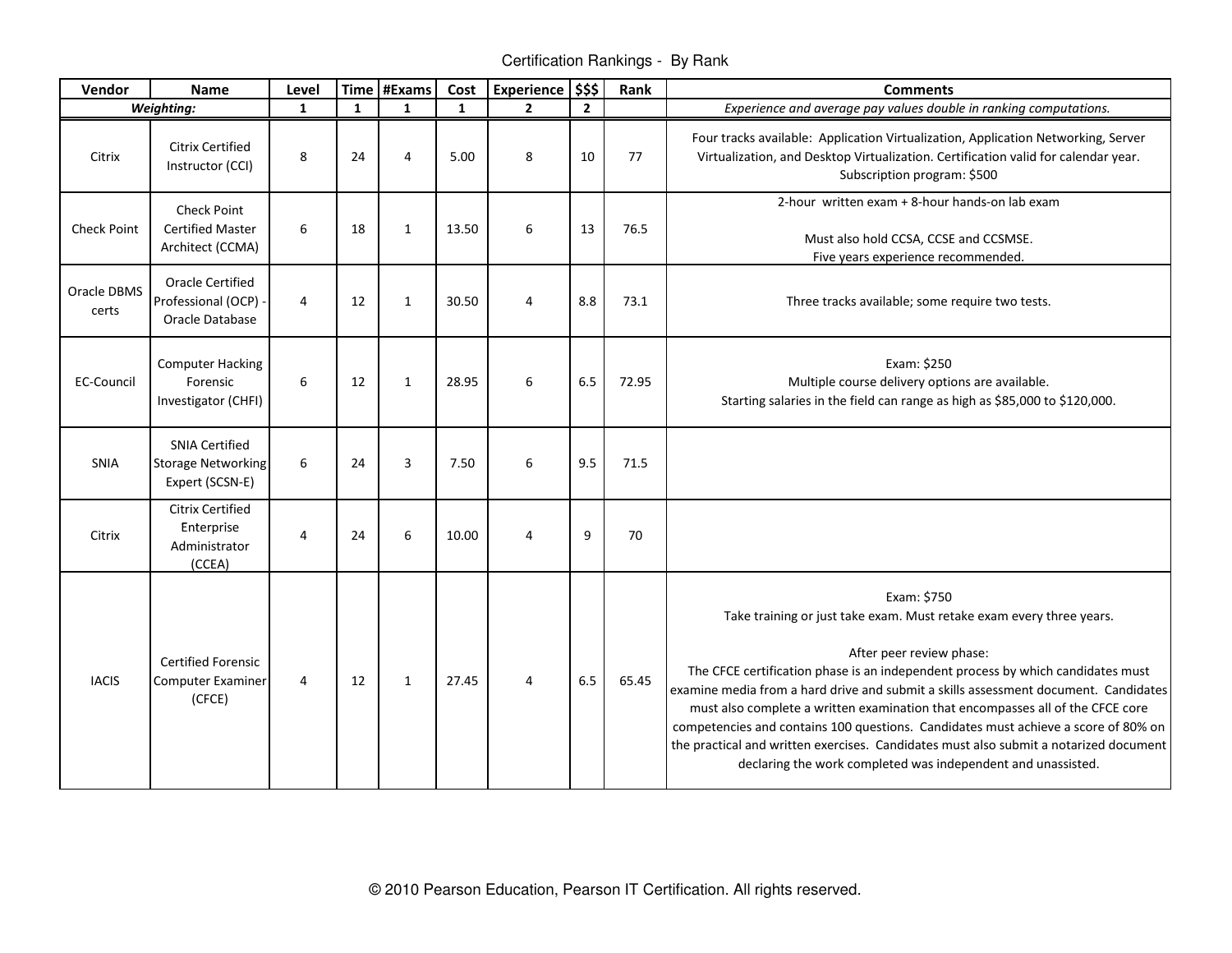Certification Rankings - By Rank

| Vendor             | <b>Name</b>                                                           | Level          |              | Time #Exams    | Cost         | Experience \$\$\$ |                | Rank  | <b>Comments</b>                                                                                                                                                                                                                                                                                                                                             |
|--------------------|-----------------------------------------------------------------------|----------------|--------------|----------------|--------------|-------------------|----------------|-------|-------------------------------------------------------------------------------------------------------------------------------------------------------------------------------------------------------------------------------------------------------------------------------------------------------------------------------------------------------------|
|                    | Weighting:                                                            | $\mathbf{1}$   | $\mathbf{1}$ | $\mathbf{1}$   | $\mathbf{1}$ | $\overline{2}$    | $\overline{2}$ |       | Experience and average pay values double in ranking computations.                                                                                                                                                                                                                                                                                           |
| <b>Check Point</b> | <b>Check Point</b><br><b>Managed Security</b><br>Expert (CCMSE)       | 6              | 18           | $\overline{2}$ | 4.00         | 6                 | 11             | 64    | Exams: \$150 to \$200<br>* CCSE R70<br>* 6 months to 1 year of experience with Check Point products                                                                                                                                                                                                                                                         |
| Adobe              | Adobe Certified<br><b>Expert (ACE</b><br>Master)                      | 6              | 12           | 6              | 9            | 6                 | 8.5            | 62    | Number of exams varies from 4-6 depending on Master track (Design: 5; Web: 6; Video:<br>4; Rich Internet Apps: 6; Technical Communications: 4)                                                                                                                                                                                                              |
| SAP                | <b>SAP Certified</b><br>Technology<br>Consultant                      | $\overline{2}$ | 24           | $\mathbf{1}$   | 5.00         | $\overline{2}$    | 13             | 62    |                                                                                                                                                                                                                                                                                                                                                             |
| Cisco              | <b>CCNP Security</b>                                                  | 6              | 18           | $\overline{4}$ | 3.00         | 6                 | 8.5            | 60    | Exam: \$150 to \$300<br>Prereqs: CCNA Security or any CCIE Certification                                                                                                                                                                                                                                                                                    |
| <b>ISACA</b>       | Certified<br><b>Information System</b><br>Auditor (CISA)              | 6              | 18           | $\mathbf{1}$   | 4.15         | 6                 | 8.5            | 58.15 | Early exam registration: Member \$415, Non-member \$545<br>Ordinary exam registration: Member \$465, Non-member \$595<br>Fee is early registration for member fee. Must have five years experience in information<br>systems auditing, control or security work experience. One hundred twenty hours of<br>continuing education required every three years. |
| Check Point        | <b>Check Point</b><br>Accelerated<br><b>Security Expert</b><br>(CCSE) | 6              | 18           | $\mathbf{1}$   | 2.00         | 6                 | 9              | 57    | Exam: \$150 to \$200                                                                                                                                                                                                                                                                                                                                        |
| <b>Brocade</b>     | <b>Brocade Certified</b><br><b>Architect for FICON</b><br>(BCAF)      | $\overline{4}$ | 12           | $\mathbf{1}$   | 1.5          | 8                 | 11             | 56.5  | Exam: \$150                                                                                                                                                                                                                                                                                                                                                 |
| <b>ITIL</b>        | Practitioner<br>Certificate in IT<br>Service<br>Management            | 4              | 24           | 1              | 2.50         | $\overline{4}$    | 8              | 55.5  | Must have ITIL Foundation Certification.                                                                                                                                                                                                                                                                                                                    |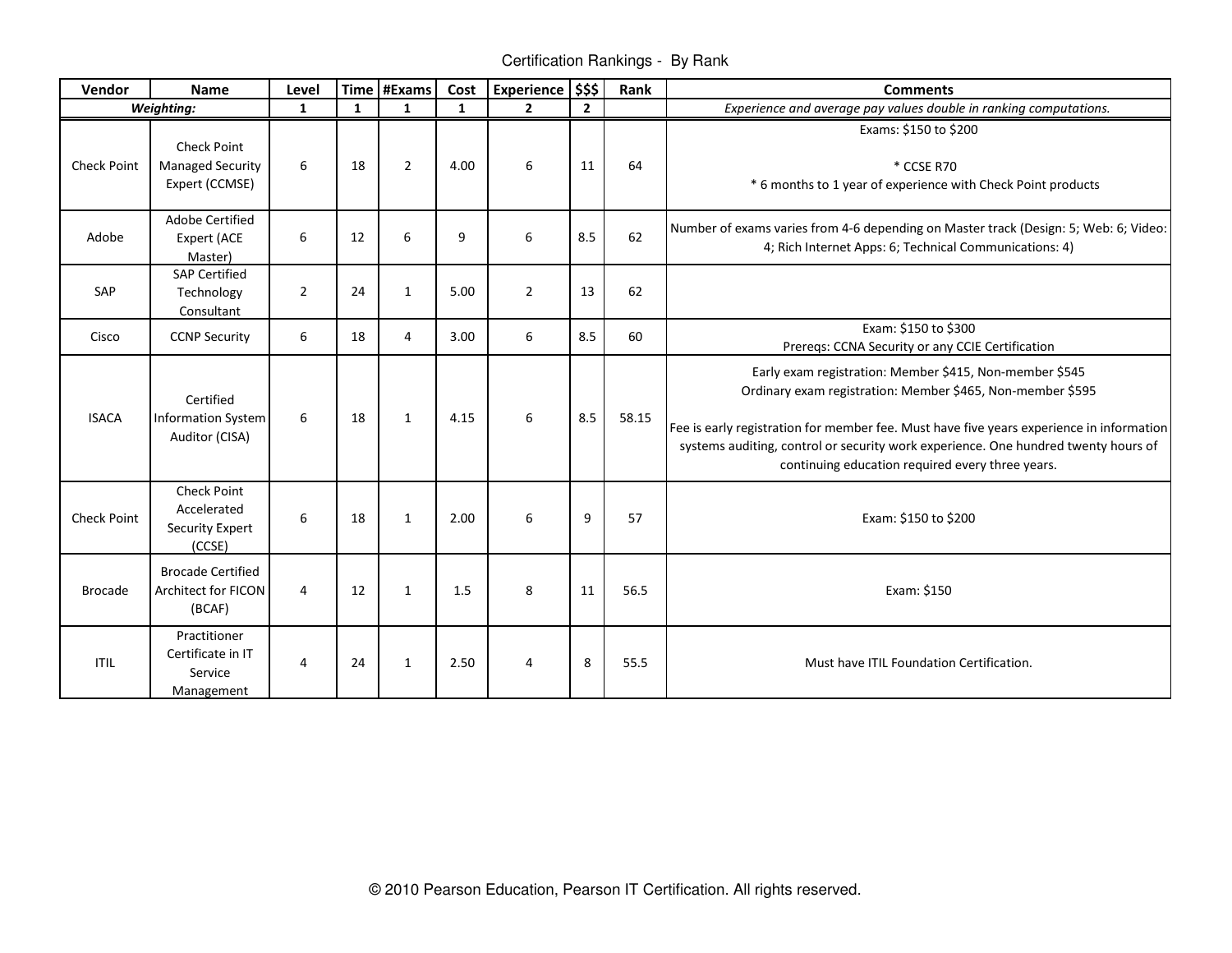Certification Rankings - By Rank

| Vendor           | <b>Name</b>                                                                           | Level        |                  | Time #Exams    | Cost         | <b>Experience</b> | \$\$\$         | Rank  | <b>Comments</b>                                                                                                                                                                                                                                                                                                                                                                                                            |
|------------------|---------------------------------------------------------------------------------------|--------------|------------------|----------------|--------------|-------------------|----------------|-------|----------------------------------------------------------------------------------------------------------------------------------------------------------------------------------------------------------------------------------------------------------------------------------------------------------------------------------------------------------------------------------------------------------------------------|
|                  | Weighting:                                                                            | $\mathbf{1}$ | $\mathbf{1}$     | $\mathbf{1}$   | $\mathbf{1}$ | $\overline{2}$    | $\overline{2}$ |       | Experience and average pay values double in ranking computations.                                                                                                                                                                                                                                                                                                                                                          |
|                  |                                                                                       |              |                  |                |              |                   |                |       | * Format: 3 hours, 120 questions, closed-book, multiple choice<br>* Pricing: Members-\$325; Nonmembers-\$525<br>* Exam Retake Fee (if applicable): Members-\$110; Nonmembers-\$285<br>To sit for the RCDD credential, you must have passed the ITS Fundamentals<br>examination and have at least one of the following:                                                                                                     |
| <b>BICSI</b>     | Registered<br>Communications<br>Distribution<br>Designer (RCDD)                       | 4            | 12               | $\overline{2}$ | 5.25         | 8                 | 8              | 55.25 | * Five years ITS design experience<br>* Two years verifiable ITS design experience and three years additional ITS<br>equivalents chosen from combinations of experience, approved education and<br>approved ITS license/certification                                                                                                                                                                                      |
|                  |                                                                                       |              |                  |                |              |                   |                |       | The RCDD credential is valid for three years. Within each three-year period, all RCDDs<br>must obtain a minimum of 45 BICSI-approved continuing education credit (CEC) hours.<br>As part of this 45-hour requirement, attendance in at least one BICSI conference during<br>the three-year period is mandatory. The RCDD registration must be renewed every<br>three years. Click here for additional renewal information. |
| Cisco            | <b>Cisco Certified</b><br>Design Professional<br>(CCDP)                               | 6            | 12               | 3              | 4.50         | 6                 | 8.5            | 54.5  | Exam: \$150<br>Applications must hold CCDA and CCNA certifications or any CCIE designation.<br>Recertification exam required after three years.                                                                                                                                                                                                                                                                            |
| Citrix           | <b>Citrix Certified</b><br><b>Enterprise Engineer</b><br>for Virtualization<br>(CCEE) | 6            | 12               | $\overline{2}$ | 4.50         | 6                 | 9              | 54.5  | Applicants must hold CCA for Citrix XenApp, Citrix XenServer and Citrix XenDesktop.                                                                                                                                                                                                                                                                                                                                        |
| Microsoft        | <b>Microsoft Certified</b><br>Trainer (MCT)                                           | 8            | $\boldsymbol{6}$ | $\overline{2}$ | 5.00         | 8                 | 8.5            | 54    |                                                                                                                                                                                                                                                                                                                                                                                                                            |
| <b>SANS GIAC</b> | GIAC Systems and<br>Network Auditor<br>(GSNA)                                         | 6            | 12               | $\mathbf{1}$   | 8.99         | 6                 | 6.8            | 53.59 | Recertification required every four years. Maintenance fee required.                                                                                                                                                                                                                                                                                                                                                       |
| <b>SANS GIAC</b> | <b>GIAC Certified</b><br><b>Forensic Analyst</b><br>(GCFA)                            | 6            | 12               | $\mathbf{1}$   | 8.99         | 6                 | 6.8            | 53.59 | Recertification required every four years. Maintenance fee required.                                                                                                                                                                                                                                                                                                                                                       |
| Cisco            | <b>CCNA Security</b>                                                                  | 4            | 18               | $\mathbf{1}$   | 3.00         | 6                 | 7.5            | 53    | Exam: \$150 to \$300<br>Prereqs: CCNA or any CCIE Certification                                                                                                                                                                                                                                                                                                                                                            |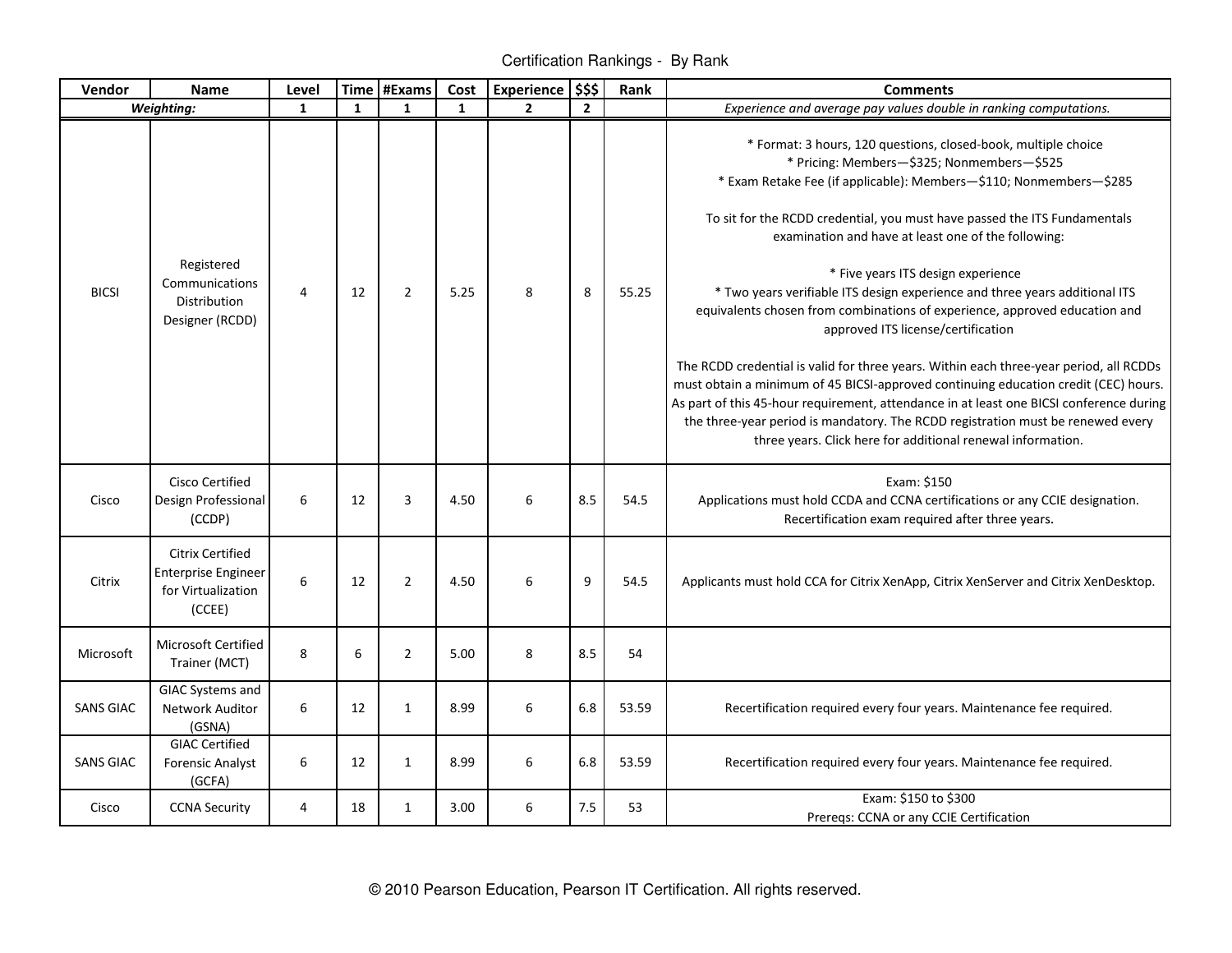Certification Rankings - By Rank

| Vendor                   | <b>Name</b>                                                                 | Level          |              | Time #Exams    | Cost           | <b>Experience</b> | \$\$\$         | Rank  | <b>Comments</b>                                                                                                                                                                                                                                                                                                                   |
|--------------------------|-----------------------------------------------------------------------------|----------------|--------------|----------------|----------------|-------------------|----------------|-------|-----------------------------------------------------------------------------------------------------------------------------------------------------------------------------------------------------------------------------------------------------------------------------------------------------------------------------------|
|                          | Weighting:                                                                  | 1              | $\mathbf{1}$ | $\mathbf{1}$   | $\mathbf{1}$   | $\overline{2}$    | $\overline{2}$ |       | Experience and average pay values double in ranking computations.                                                                                                                                                                                                                                                                 |
| Oracle Sun<br>Java       | OCP Java EE Web<br>Component<br>Developer                                   | 4              | 12           | $\overline{2}$ | 3.00           | 6                 | 9.5            | 52    |                                                                                                                                                                                                                                                                                                                                   |
| ISC-squared              | Certified<br>Information<br><b>Systems Security</b><br>Professional (CISSP) | 6              | 12           | $\mathbf{1}$   | 5.99           | 6                 | 7.5            | 51.99 | Exam: \$549 (early registration); \$599<br>Must have five years information security experience in two or more domains. Annual<br>fee required plus 120 CPE (Continuing Professional Education) every three years.                                                                                                                |
| <b>ISACA</b>             | Certified<br>Information<br><b>Security Manager</b><br>(CISM)               | 6              | 12           | $\mathbf{1}$   | 4.15           | 6                 | 8              | 51.15 | Early exam registration: Member \$415, Non-member \$545<br>Ordinary exam registration: Member \$465, Non-member \$595<br>Fee is early registration for member fee. Must have five years experience in information<br>security field. One hundred twenty hours of continuing education required every three<br>years.              |
| PMI                      | Project<br>Management<br>Professional (PMP)                                 | 6              | 12           | $\mathbf{1}$   | 5.55           | 6                 | 7.2            | 50.95 | Certification requires combination of education and experience: No degree-Five years<br>experience, 7,500 hours leading project; and 35 hours formal education. Degree:<br>Bachelor's degree with three years experience and 4,500 hours leading projects. Sixty<br>hours of professional development required every three years. |
| <b>VMWare</b>            | <b>VMWare Certified</b><br>Advanced<br>Professional (VCAP)                  | 4              | 18           | 1              | 1.75           | 4                 | 9              | 50.75 | Must currently hold VMWare Certified Professional 4.                                                                                                                                                                                                                                                                              |
| <b>SANS GIAC</b>         | <b>GIAC Certified</b><br><b>Firewall Analyst</b><br>(GCFA)                  | 4              | 12           | $\mathbf{1}$   | 8.99           | $\overline{4}$    | 8.2            | 50.39 |                                                                                                                                                                                                                                                                                                                                   |
| <b>ISACA</b>             | Certified in the<br>Governance of<br>Enterprise IT<br>(CGEIT)               | $\overline{4}$ | 12           | $\mathbf{1}$   | 4.15           | 6                 | 8              | 49.15 | Early exam registration: Member \$415, Non-member \$545<br>Ordinary exam registration: Member \$465, Non-member \$595<br>Fee is early registration for members fee. Must have five years experience managing<br>governance of IT enterprises.                                                                                     |
| <b>CWNP</b>              | <b>Certified Wireless</b><br>Security<br>Professional<br>(CWSP)             | 6              | 12           | $\overline{2}$ | $\overline{4}$ | 6                 | 6.5            | 49    | Exams: \$175 and \$225<br>Must hold CWNA. Recertification required every three years.<br>Average salary for CWSP in 2008: \$95K                                                                                                                                                                                                   |
| Red Hat<br>Certification | <b>Red Hat Certified</b><br>Engineer (RHCE)                                 | 6              | 6            | $\mathbf{1}$   | 7.99           | 6                 | 7.8            | 48.59 | Recertification required after one major product release.                                                                                                                                                                                                                                                                         |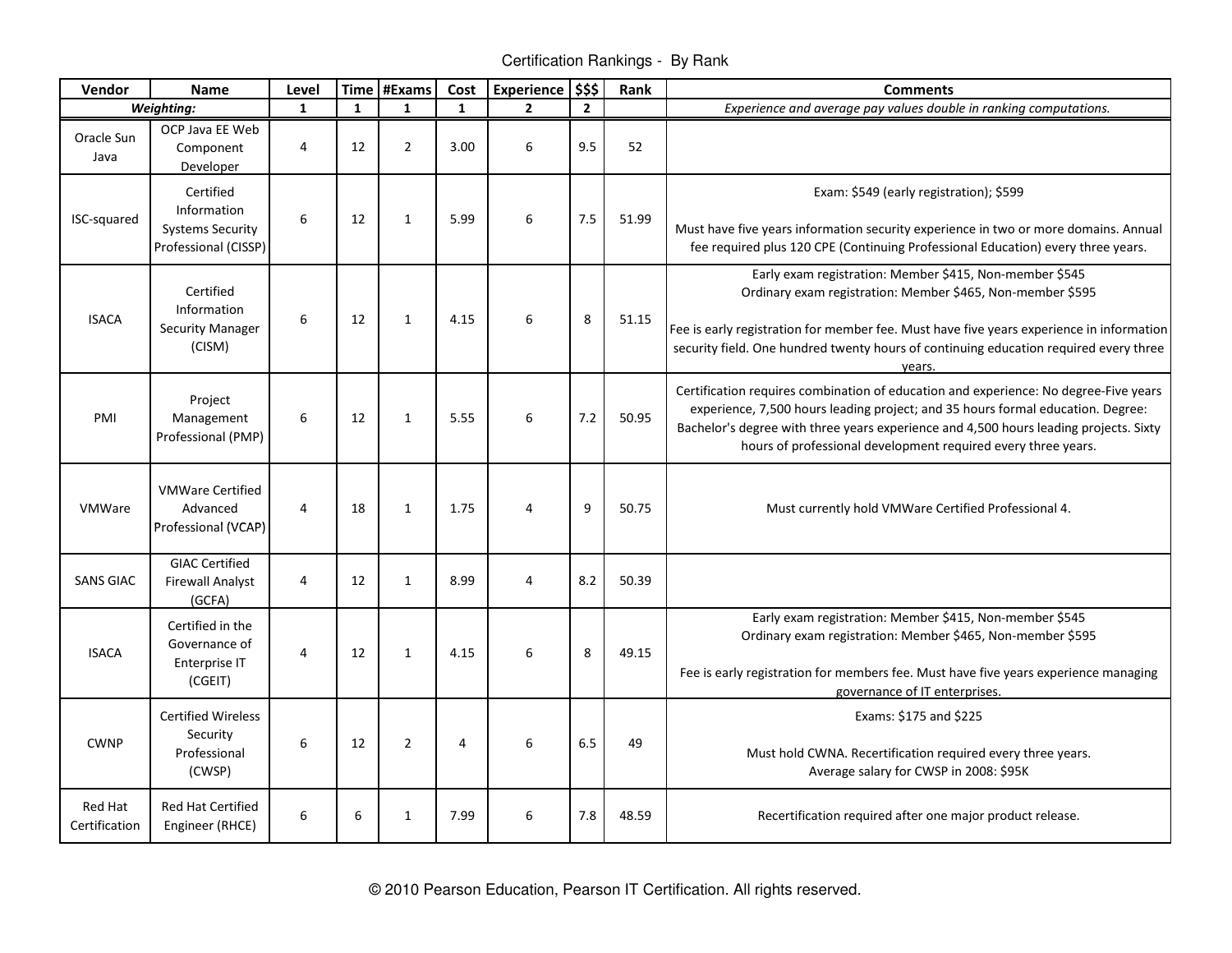Certification Rankings - By Rank

| Vendor             | <b>Name</b>                                                            | Level                   |              | Time   #Exams  | Cost         | Experience \$\$\$ |                | Rank  | <b>Comments</b>                                                                                                                                                                                                                       |
|--------------------|------------------------------------------------------------------------|-------------------------|--------------|----------------|--------------|-------------------|----------------|-------|---------------------------------------------------------------------------------------------------------------------------------------------------------------------------------------------------------------------------------------|
|                    | Weighting:                                                             | $\mathbf{1}$            | $\mathbf{1}$ | $\mathbf{1}$   | $\mathbf{1}$ | $\overline{2}$    | $\overline{2}$ |       | Experience and average pay values double in ranking computations.                                                                                                                                                                     |
| <b>SANS GIAC</b>   | <b>GIAC Information</b><br>Security<br>Professional (GISP)             | $\overline{4}$          | 12           | $\mathbf{1}$   | 8.99         | $\overline{4}$    | 7.2            | 48.39 |                                                                                                                                                                                                                                       |
| <b>ITIL</b>        | Service Manager<br>Certificate                                         | $\boldsymbol{6}$        | 12           | $\mathbf{1}$   | 2.85         | 6                 | $\overline{7}$ | 47.85 | Must have at least one ITIL Practitioner certifications.                                                                                                                                                                              |
| <b>SNIA</b>        | <b>SNIA Certified</b><br>Storage Engineer<br>(SCSE)                    | $\overline{2}$          | 18           | $\overline{2}$ | 4.00         | $\overline{2}$    | 8.5            | 47    |                                                                                                                                                                                                                                       |
| <b>SANS GIAC</b>   | <b>GIAC Certified</b><br><b>Intrusion Analyst</b><br>(GCIA)            | $\overline{4}$          | 12           | $\mathbf{1}$   | 8.99         | $\overline{4}$    | 6.5            | 46.99 |                                                                                                                                                                                                                                       |
| Oracle MySQL       | OCP mySQL<br>Administrator                                             | 4                       | 12           | $\overline{2}$ | 5.00         | $\overline{4}$    | 7.5            | 46    |                                                                                                                                                                                                                                       |
| Oracle Sun<br>Java | OCP Java SE<br>Programmer                                              | $\overline{\mathbf{4}}$ | 12           | $\overline{2}$ | 3.00         | $\overline{4}$    | 8.5            | 46    |                                                                                                                                                                                                                                       |
| <b>ISFCE</b>       | <b>Certified Computer</b><br>Examiner (CCE)                            | 6                       | 12           | $\mathbf{1}$   | 3.95         | 6                 | 5.5            | 45.95 | Exam: \$395<br>Prerequisites: training course, exam, 18 months experience in digital forensic<br>examinations.                                                                                                                        |
| Oracle Sun<br>Java | OCA Java SE                                                            | 4                       | 12           | $\overline{2}$ | 3.00         | $\overline{4}$    | 8              | 45    |                                                                                                                                                                                                                                       |
| Oracle MySQL       | <b>Oracle Certified</b><br>Professional<br>(OCP) - PL/SQL<br>Developer | 4                       | 12           | $\mathbf{1}$   | 1.95         | $\overline{4}$    | 8.8            | 44.55 | Exam: \$195<br>Must currently hold OCA - PL/SQL certification.                                                                                                                                                                        |
| Apple              | Apple Certified<br>System<br>Administrator<br>(ACSA)                   | 4                       | 12           | 4              | 6.5          | $\overline{4}$    | 5              | 44.5  | Exams: \$200 each                                                                                                                                                                                                                     |
| <b>ISACA</b>       | Certified in Risk and<br><b>Information System</b><br>Controls (CRISC) | 6                       | 12           | $\mathbf{1}$   | <b>NA</b>    | $\boldsymbol{6}$  | 6.5            | 44    | Grandfathering without exam<br>OR<br>one exam beginning June 2011<br>Experience required: Five 5 years IT or business; three years CRISC focus areas. One<br>hundred twenty hours of continuing education required every three years. |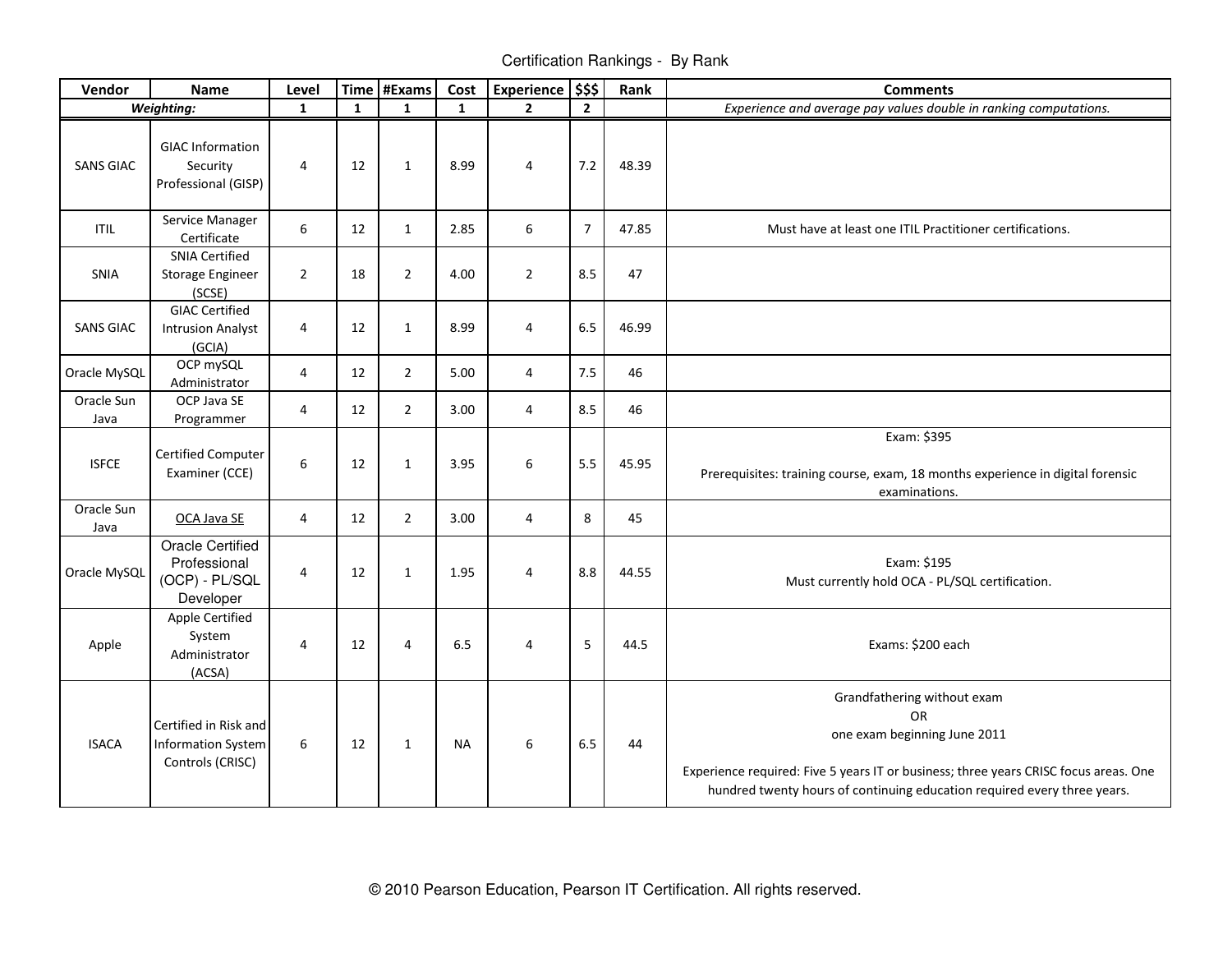Certification Rankings - By Rank

| Vendor                             | Name                                                            | Level          |              | Time #Exams    | Cost         | <b>Experience</b> | \$\$\$         | Rank  | <b>Comments</b>                                                                                                                                                                                                                                                                                                                                      |
|------------------------------------|-----------------------------------------------------------------|----------------|--------------|----------------|--------------|-------------------|----------------|-------|------------------------------------------------------------------------------------------------------------------------------------------------------------------------------------------------------------------------------------------------------------------------------------------------------------------------------------------------------|
|                                    | Weighting:                                                      | $\mathbf{1}$   | $\mathbf{1}$ | $\mathbf{1}$   | $\mathbf{1}$ | $\overline{2}$    | $\overline{2}$ |       | Experience and average pay values double in ranking computations.                                                                                                                                                                                                                                                                                    |
| Cisco                              | <b>Cisco Certified</b><br>Network<br>Professional (CCNP)        | 6              | 12           | 3              |              | $\overline{4}$    | $\overline{7}$ | 43    | Exam: \$150 to \$300<br>Prereqs: Valid CCNA certification or any CCIE Certification<br>Specialties include: Service Provider Operations (CCNP SP Ops), and Wireless (CCNP<br>Wireless). Recertification exam required after 3 years.                                                                                                                 |
| Linux<br>Professional<br>Institute | LPIC-3                                                          | 6              | 6            | $\mathbf{1}$   | 2.60         | $\sqrt{6}$        | 7.5            | 42.6  | Exam: \$260<br>Must hold LPIC-2 certification. Two tracks available: LPIC-3 Core or LPI Specialty.<br>Additional specialty exam required for Specialty track. Recertification by exam required<br>after five years.                                                                                                                                  |
| ISC-squared                        | <b>System Security</b><br><b>Certified Practioner</b><br>(SSCP) | $\overline{4}$ | 8            | $\mathbf{1}$   | 4.69         | $\sqrt{6}$        | 5              | 39.69 | Exam: \$250 (early registration); \$300<br>One year experience in Access Controls; Analysis and Monitoring; Cryptography;<br>Malicious Code; Networks and Telecommunications; Risk, Response and Recovery; or<br>Security Operations and Administration required. Annual fee required. Recertification<br>every three years with minimum of 60 CPEs. |
| CompTIA                            | $CTT+$                                                          | 6              | 3            | $\overline{2}$ | 4.78         | 6                 | 5.5            | 38.78 | Exam: \$239 each (non-member price)<br>Required exam parts: Two - CompTIA CTT+ Essentials and either the Classroom Trainer<br>or Virtual Classroom Trainer                                                                                                                                                                                           |
| Adobe                              | <b>Adobe Certified</b><br>Expert (ACE<br>Specialist)            | 4              | 6            | 3              | 4.5          | $\overline{4}$    | 6.5            | 38.5  | Tracks available for Design, Web, Video, Rich Internet Apps, and Technical<br>Communications: 2 exams in each track are required, as is one additional elective.                                                                                                                                                                                     |
| CompTIA                            | Project+                                                        | 4              | 12           | $\mathbf{1}$   | 2.39         | $\overline{4}$    | 5.5            | 38.39 | Exam: \$239 (non-member price)                                                                                                                                                                                                                                                                                                                       |
| <b>SANS GIAC</b>                   | <b>GIAC Security</b><br><b>Essentials (GSEC)</b>                | 4              | 12           | $\mathbf{1}$   | 6.99         | $\overline{2}$    | 5.2            | 38.39 |                                                                                                                                                                                                                                                                                                                                                      |
| VMWare                             | <b>VMWare Certified</b><br>Professional (VCP)                   | $\overline{2}$ | 12           | $\mathbf{1}$   | 3.70         | $\overline{2}$    | 7.2            | 37.1  |                                                                                                                                                                                                                                                                                                                                                      |
| Novell                             | <b>Novell Certified</b><br>Linux Professional<br>(CLP)          | 4              | 12           | $\mathbf{1}$   | 1.95         | $\overline{4}$    | 5              | 36.95 |                                                                                                                                                                                                                                                                                                                                                      |
| Linux<br>Professional<br>Institute | LPIC-2                                                          | 4              | 6            | $\overline{2}$ | 3.20         | $\overline{4}$    | 6.7            | 36.6  | Exams: \$160 each<br>Pre-Requisites: You must have an active LPIC-1 certification to receive LPIC-2<br>certification, but the LPIC-1 and LPIC-2 exams may be taken in any order.<br>Recertification by exam required every five years.                                                                                                               |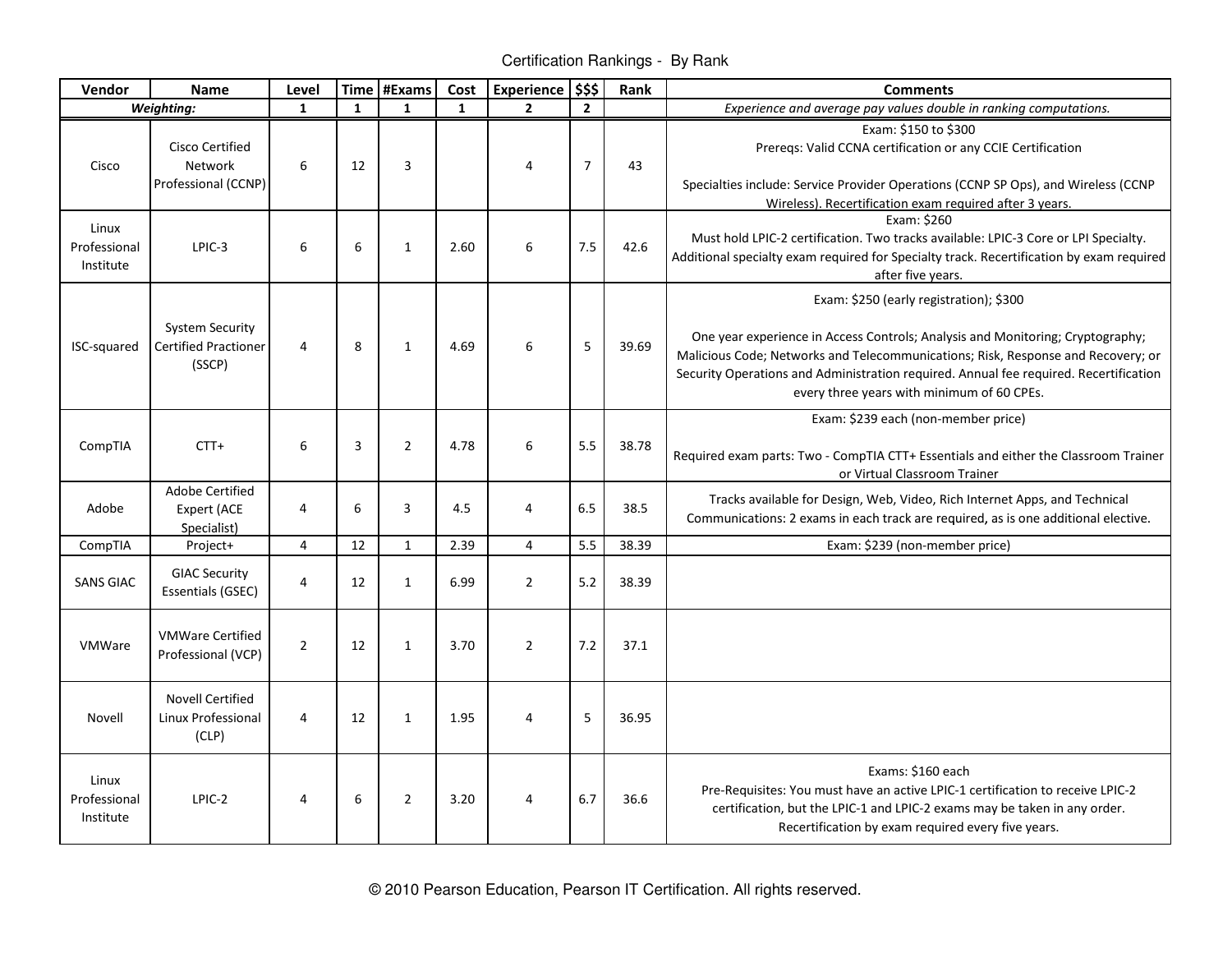Certification Rankings - By Rank

| Vendor         | <b>Name</b>                                                                | Level          |    | Time #Exams  | Cost         | Experience \$\$\$ |                | Rank  | <b>Comments</b>                                                                                                              |
|----------------|----------------------------------------------------------------------------|----------------|----|--------------|--------------|-------------------|----------------|-------|------------------------------------------------------------------------------------------------------------------------------|
|                | Weighting:                                                                 | $\mathbf{1}$   | 1  | $\mathbf{1}$ | $\mathbf{1}$ | $\overline{2}$    | $\overline{2}$ |       | Experience and average pay values double in ranking computations.                                                            |
| Citrix         | <b>Citrix Certified</b><br>Administrator (CCA)                             | $\overline{2}$ | 12 | $\mathbf{1}$ | 1.50         | $\overline{2}$    | 8              | 36.5  | Exam: \$150<br>Four general tracks (1 exam each)<br>One Platinum track (3 exams)                                             |
| Microsoft      | Micosoft Certified<br>IT Professional<br>(MCITP)                           | 4              | 9  | $\mathbf{1}$ | 1.25         | 4                 | 6.5            | 36.25 | Exams: \$125<br>Two to four exams required<br>Twelve tracks available. Depending on track, up to five exams may be required. |
| SNIA           | <b>SNIA Certified</b><br>Storage<br>Professional (SCSP)                    | $\overline{2}$ | 12 | 1            | 2.00         | $\overline{2}$    | 7.2            | 35.4  |                                                                                                                              |
| Check Point    | <b>Check Point</b><br><b>Certified Security</b><br>Administrator<br>(CCSA) | $\overline{2}$ | 12 | 1            | 2.00         | $\overline{2}$    | 6.5            | 34    | Exam: \$150 to \$200<br>90 minutes<br>One exam per specialty. Specialties include: R70 and R71.                              |
| Novell         | <b>Novell Certified</b><br>Linux Administrator<br>(CLA)                    | $\overline{2}$ | 12 | $\mathbf{1}$ | 1.25         | $\overline{2}$    | 6.6            | 33.45 |                                                                                                                              |
| Solarwinds     | <b>Solarwinds Certified</b><br>Professional (SCP)                          | $\overline{2}$ | 12 | $\mathbf{1}$ | 1.50         | $\overline{2}$    | 6.2            | 32.9  | Recertification required every three years.                                                                                  |
| <b>Brocade</b> | <b>Brocade Certified</b><br><b>Fabric Professional</b><br>(BCFP)           | $\overline{2}$ | 6  | $\mathbf{1}$ | 1.5          | $\overline{2}$    | 9              | 32.5  | Exam: \$150                                                                                                                  |
| <b>CWNP</b>    | <b>Certified Wireless</b><br>Network<br>Administrator<br>(CWNA)            | $\overline{2}$ | 12 | $\mathbf{1}$ | 1.75         | $\overline{2}$    | 5.5            | 31.75 | Exam: \$175<br>Must recertify every three years.<br>Average salary for CWNA in 2009: \$94K                                   |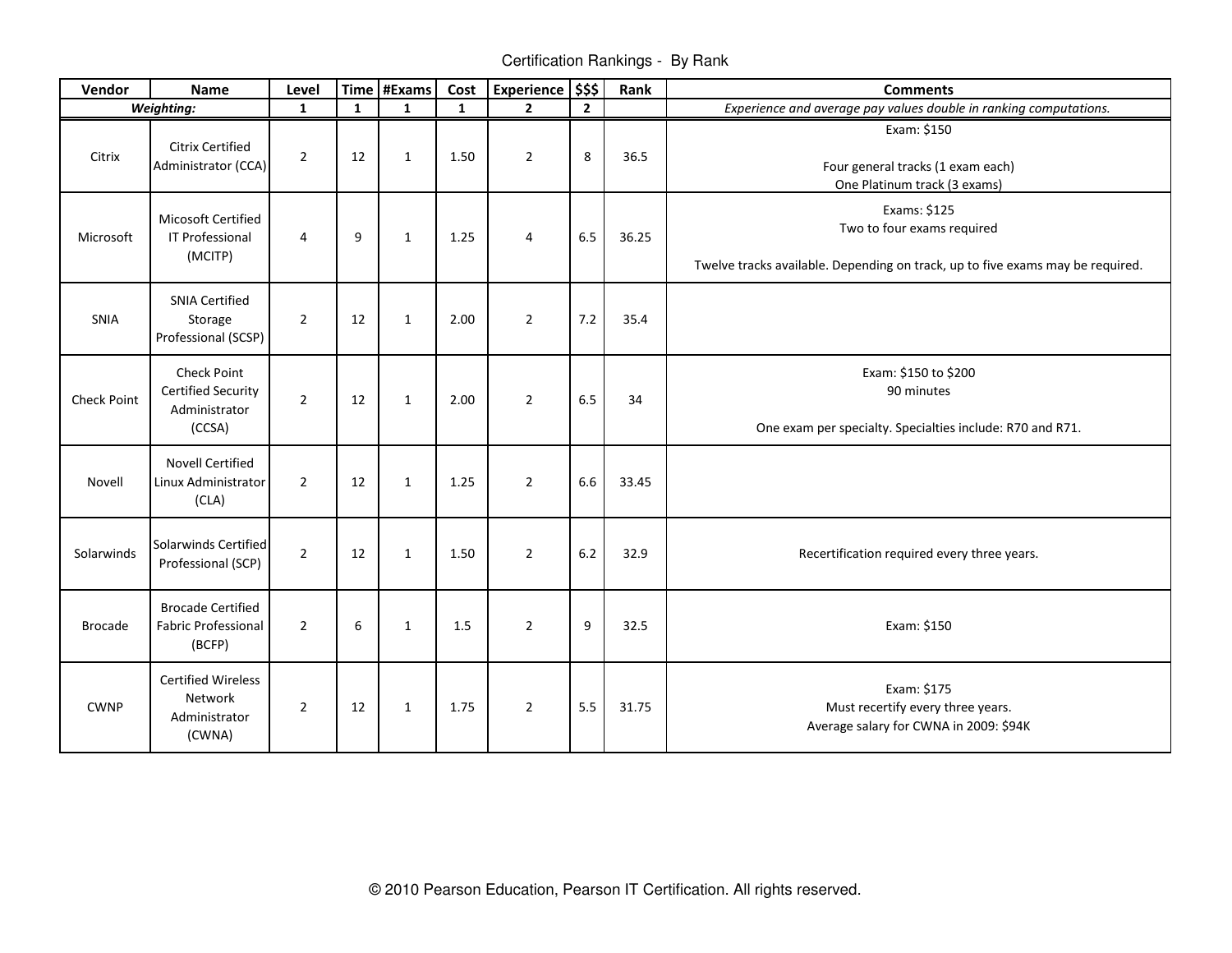Certification Rankings - By Rank

| Vendor                              | <b>Name</b>                                                | Level          |                | Time #Exams    | Cost           | <b>Experience</b> | \$\$\$         | Rank  | <b>Comments</b>                                                                                                                                                                                                                                                                                                                                                   |
|-------------------------------------|------------------------------------------------------------|----------------|----------------|----------------|----------------|-------------------|----------------|-------|-------------------------------------------------------------------------------------------------------------------------------------------------------------------------------------------------------------------------------------------------------------------------------------------------------------------------------------------------------------------|
|                                     | Weighting:                                                 | $\mathbf{1}$   | $\mathbf{1}$   | $\mathbf{1}$   | $\mathbf{1}$   | $\overline{2}$    | $\overline{2}$ |       | Experience and average pay values double in ranking computations.                                                                                                                                                                                                                                                                                                 |
| Apple                               | Xsan 2<br>Administrator                                    | $\overline{2}$ | 6              | $\mathbf{1}$   | $\overline{2}$ | $\overline{4}$    | 6              | 31    | Apple IT exams: \$200 each<br>Verifies a candidate's knowledge of Apple's SAN file system for Mac OS X. An Xsan<br>Administrator is responsible for the life cycle of Xsan, including installation,<br>deployment, and infrastructure. To earn Xsan Administrator certification, candidates<br>must pass one required exam: Xsan 2 Administration Exam (9L0-622). |
| <b>Brocade</b>                      | <b>Brocade Accredited</b><br>Internetworking<br>Specialist | $\overline{2}$ | 6              | $\mathbf{1}$   | 1.5            | $\overline{2}$    | 8              | 30.5  | Exam: \$150                                                                                                                                                                                                                                                                                                                                                       |
| Oracle DBMS<br>certs                | <b>OCA</b>                                                 | $\overline{2}$ | 6              | $\overline{2}$ | 2.20           | $\overline{2}$    | 6.8            | 29.8  | Serval tracks available. Exams taken vary depending on track.                                                                                                                                                                                                                                                                                                     |
| Oracle MySQL                        | <b>Oracle Certified</b><br>Associate (OCA) -<br>PL/SQL     | $\overline{2}$ | 6              | $\overline{2}$ | 2.20           | $\overline{2}$    | 6.8            | 29.8  |                                                                                                                                                                                                                                                                                                                                                                   |
| <b>Red Hat</b><br>Certification     | <b>Red Hat Certified</b><br>Technician (RHCT)              | $\overline{2}$ | $\overline{4}$ | $\mathbf{1}$   | 3.99           | $\overline{2}$    | 6.8            | 28.59 | Recertification required after one major product release.                                                                                                                                                                                                                                                                                                         |
| Cisco                               | Cisco Certified<br>Network Associate<br>(CCNA)             | 4              | $\overline{3}$ | 1              | 2.50           | $\overline{4}$    | 5              | 28.5  | Exam: \$250<br>Specialty CCNA certifications available for Service Provider Operations (CCNA SP Ops),<br>security (CCNA Security), voice (CCNA Voice), and wireless (CCNA Wireless).<br>Certification valid three years; recertification required.                                                                                                                |
| Linux<br>Professional<br>Institute  | LPIC-1                                                     | $\overline{2}$ | 6              | $\overline{2}$ | 3.20           | $\overline{2}$    | 5.6            | 28.4  | Exams: \$160 each<br>No preregs<br>Recertification by exam required every five years.                                                                                                                                                                                                                                                                             |
| CompTIA                             | Linux+                                                     | $\overline{2}$ | 9              | $\overline{2}$ | 3.36           | $\overline{2}$    | $\overline{4}$ | 28.36 | Exam: \$168 (non-member price)                                                                                                                                                                                                                                                                                                                                    |
| <b>Help Desk</b><br>Institute (HDI) | Desktop Support<br>Technician (DST)                        | 4              | 6              | 1              | 1.50           | $\overline{4}$    | 3.5            | 27.5  | Exam: \$145                                                                                                                                                                                                                                                                                                                                                       |
| <b>ITIL</b>                         | Service<br>Management<br>Foundation<br>Certification       | $\overline{2}$ | 6              | $\mathbf{1}$   | 1.65           | $\overline{2}$    | 6              | 26.65 |                                                                                                                                                                                                                                                                                                                                                                   |
| CompTIA                             | Network+                                                   | 4              | $\overline{3}$ | 1              | 2.39           | 4                 | 4              | 26.39 | Exam: \$239 (non-member price)<br>Certifications obtained before Dec 31, 2010, do not expire. After January 1, 2011,<br>certification valid for three years.                                                                                                                                                                                                      |